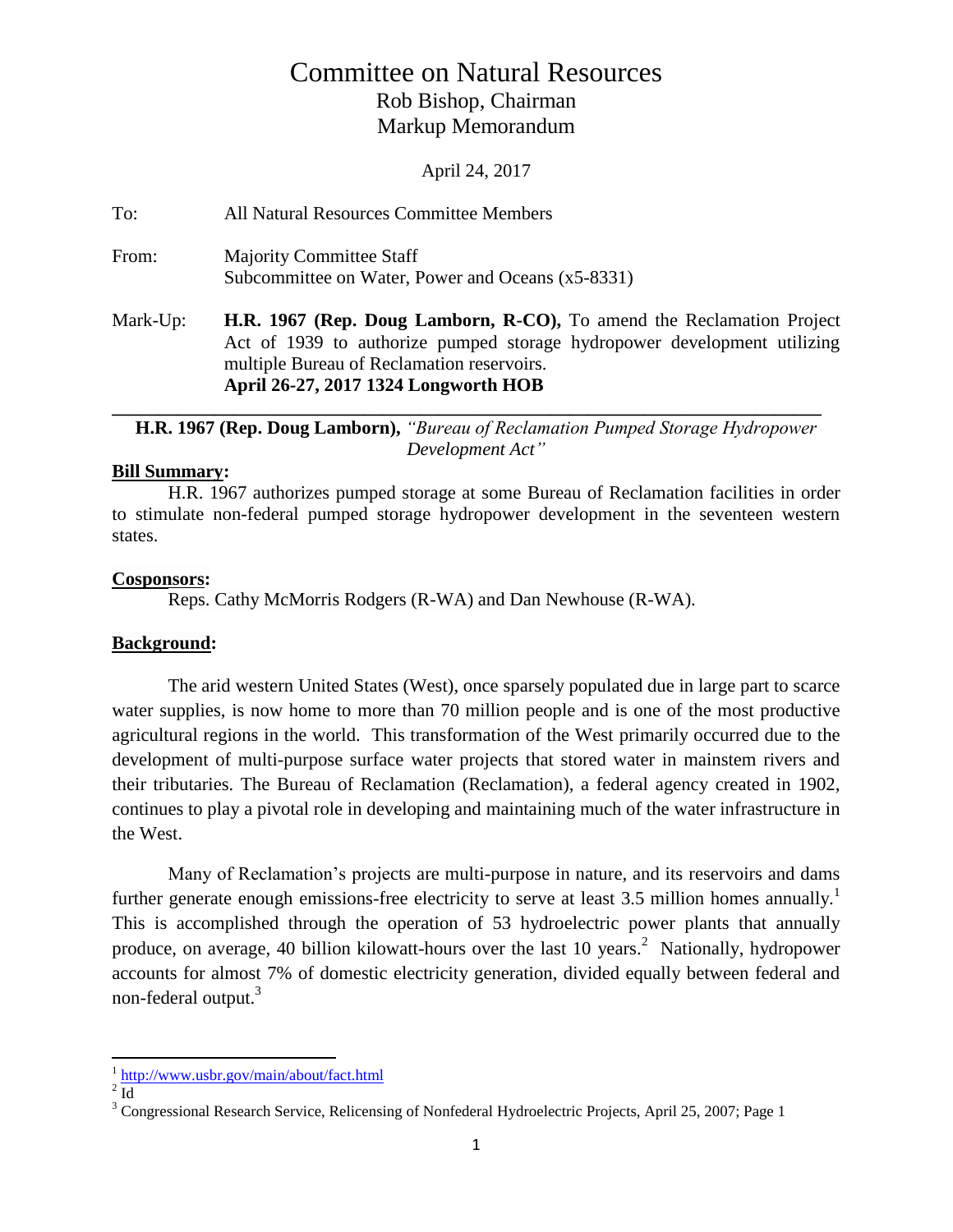# *Pumped Storage*

Pumped storage hydropower facilities pump water stored at a lower reservoir to an upper reservoir during periods of low electricity demand. During periods of high electricity demand, water is released from the upper reservoir and run through turbines to produce electricity.<sup>4</sup> It not only provides power for baseload (full-time) needs and peak times, but also serves as a backup generation source for intermittent wind and solar power.<sup>5</sup>

When Reclamation allows non-federal entities to produce hydropower at its facilities, it



Figure 1: Typical Pumped Storage Facility. Source: Alstom Power

uses a "lease of power privilege" (LOPP) process. A LOPP is a contractual right given to a nonfederal entity to use a Reclamation facility for electric power generation that is consistent with the project's purposes.<sup>6</sup> As part of this arrangement, the entity pays a fee (commonly referred to a "falling water charge") to Reclamation for the use of the facilities and that fee is credited towards the capital repayment of the Reclamation facility. There are currently thirteen LOPP projects at Reclamation facilities: seven dams and six conduits with a combined capacity of nearly 46,000 kW.<sup>7</sup> According to Reclamation, the national potential for new pumped storage is 34,000 MW, although it would be far less at the agency's facilities. $8$ 

Even though the LOPP is used for Reclamation facilities that are authorized for hydropower development, there has been some historic inconsistency over what federal agency would manage hydropower development at Reclamation's facilities. In some cases, Reclamation has clear authority to develop hydropower at a specific project given its legislative history and authorized project purposes. In other cases, the Federal Energy Regulatory Commission (FERC) could have authority if the underlying project's authorization did not specifically include hydropower as a component. Congress cleared up some of this confusion when it passed and President Barack Obama signed the *"Bureau of Reclamation Small Conduit Hydropower Development and Rural Jobs Act"*, which explicitly authorized hydropower development at Reclamation's canals and water pipelines (conduits).<sup>9</sup>

 $\overline{a}$ 

<sup>&</sup>lt;sup>4</sup> National Hydropower Association, "Challenges and Opportunities for New Pumped Storage Development," http://www.hydro.org/wp-content/uploads/2014/01/NHA\_PumpedStorage\_071212b12.pdf 5

<http://www.vox.com/2015/6/19/8808545/wind-solar-grid-integration>

<sup>&</sup>lt;sup>6</sup> <https://www.usbr.gov/power/LOPP/index.html>

<sup>&</sup>lt;sup>7</sup> [https://www.usbr.gov/Power/LOPP/LOPP\\_Development\\_11-2016.xlsx](https://www.usbr.gov/Power/LOPP/LOPP_Development_11-2016.xlsx)

<sup>8</sup> <https://www.usbr.gov/power/video/index.html>

 $^{9}$  H.R. 678, 113<sup>th</sup> Congress:<https://www.gpo.gov/fdsys/pkg/BILLS-113hr678enr/pdf/BILLS-113hr678enr.pdf> H.R.

<sup>678</sup> became P.L. 113-24 in the  $113<sup>th</sup>$  Congress.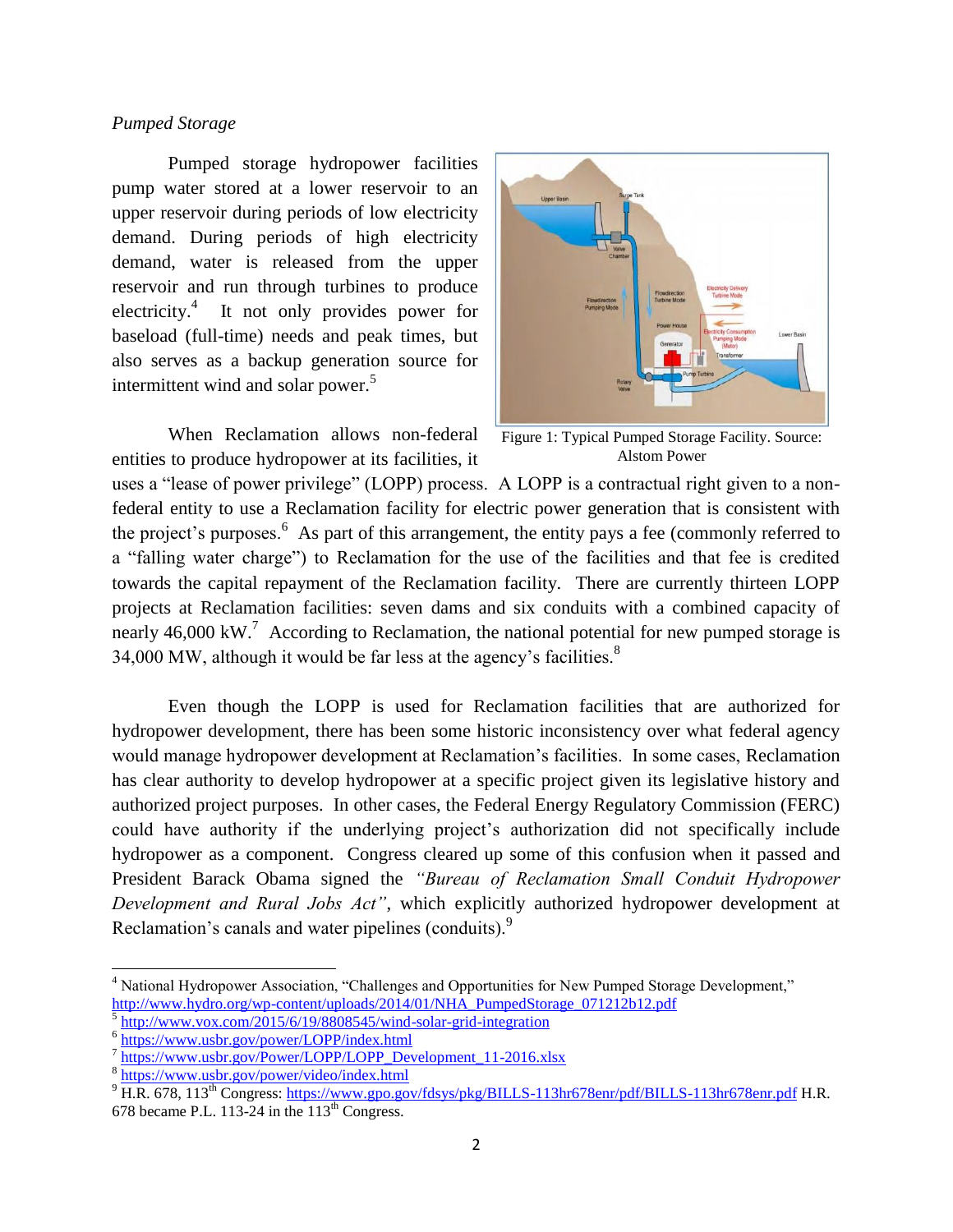There is still some confusion over which agency would oversee pumped storage development at certain Reclamation facilities. As an example, some of Reclamation's water users have expressed a desire to work directly with Reclamation to develop pumped storage hydropower at the agency's facilities but have run into uncertainty and potential regulatory duplication.

One such entity is Columbia Basin Hydropower (CBHP), which is looking to develop a pumped storage hydropower project rated up to 500 megawatts in Washington State.<sup>10</sup> CBHP seeks to develop the Banks Lake North Dam Project (Project), located in central Washington State near the Grand Coulee Dam. The Project would utilize two existing Reclamation reservoirs: the Banks Lake upper reservoir and Franklin D. Roosevelt (Roosevelt Lake) lower reservoir.<sup>11</sup> Since April 2012, there has been uncertainty over which federal regulatory process (Reclamation, FERC or both) should apply to the Project.

At an April 4, 2017 Water, Power and Oceans Subcommittee legislative hearing on a discussion draft of this bill, Mr. Tim Culbertson, Secretary-Manager for CBHP, testified that: "Having to engage in this duplicative process would certainly add significant costs, certainly delay the timeframe for construction of our project, and the ability to meet a timeline for projected needs of capacity, ancillary services, and storage for the utilities of the Northwest."<sup>12</sup> CBHP testified that it prefers Reclamation's LOPP process since the Project would be located on facilities administered by Reclamation.

To help clarify this process and to bring about certainty for this and other potential projects, H.R. 1967 authorizes pumped storage hydropower development that utilizes multiple Reclamation reservoirs. This authorization is intended to make it clear that Reclamation would be the lead agency which would oversee pumped storage hydropower development at these facilities.

# **Major Provisions/Analysis of H.R. 1967:**

*Section 2* amends the Reclamation Project Act of 1939 to authorize pumped storage hydropower development utilizing multiple Bureau of Reclamation reservoirs.

 $\overline{\phantom{a}}$ 

<sup>&</sup>lt;sup>10</sup> [http://www.nwhydro.org/wp-](http://www.nwhydro.org/wp-content/uploads/events_committees/Docs/2016_Pumped_Storage_Workshop_Presentations/7%20-%20Tim%20Culbertson.pdf)

[content/uploads/events\\_committees/Docs/2016\\_Pumped\\_Storage\\_Workshop\\_Presentations/7%20-](http://www.nwhydro.org/wp-content/uploads/events_committees/Docs/2016_Pumped_Storage_Workshop_Presentations/7%20-%20Tim%20Culbertson.pdf) [%20Tim%20Culbertson.pdf](http://www.nwhydro.org/wp-content/uploads/events_committees/Docs/2016_Pumped_Storage_Workshop_Presentations/7%20-%20Tim%20Culbertson.pdf)

 $\overline{11}$  Id.

<sup>&</sup>lt;sup>12</sup> Submitted testimony of Mr. Tim Culbertson, Secretary-Manager, Columbia Basin Hydropower, to the Subcommittee on Water, Power and Oceans,  $115<sup>th</sup>$  Congress, Legislative Hearing on H.R.  $\overline{ }$ , the "Bureau of Reclamation Pumped Storage Hydropower Development Act," April 4, 2017 , p.2.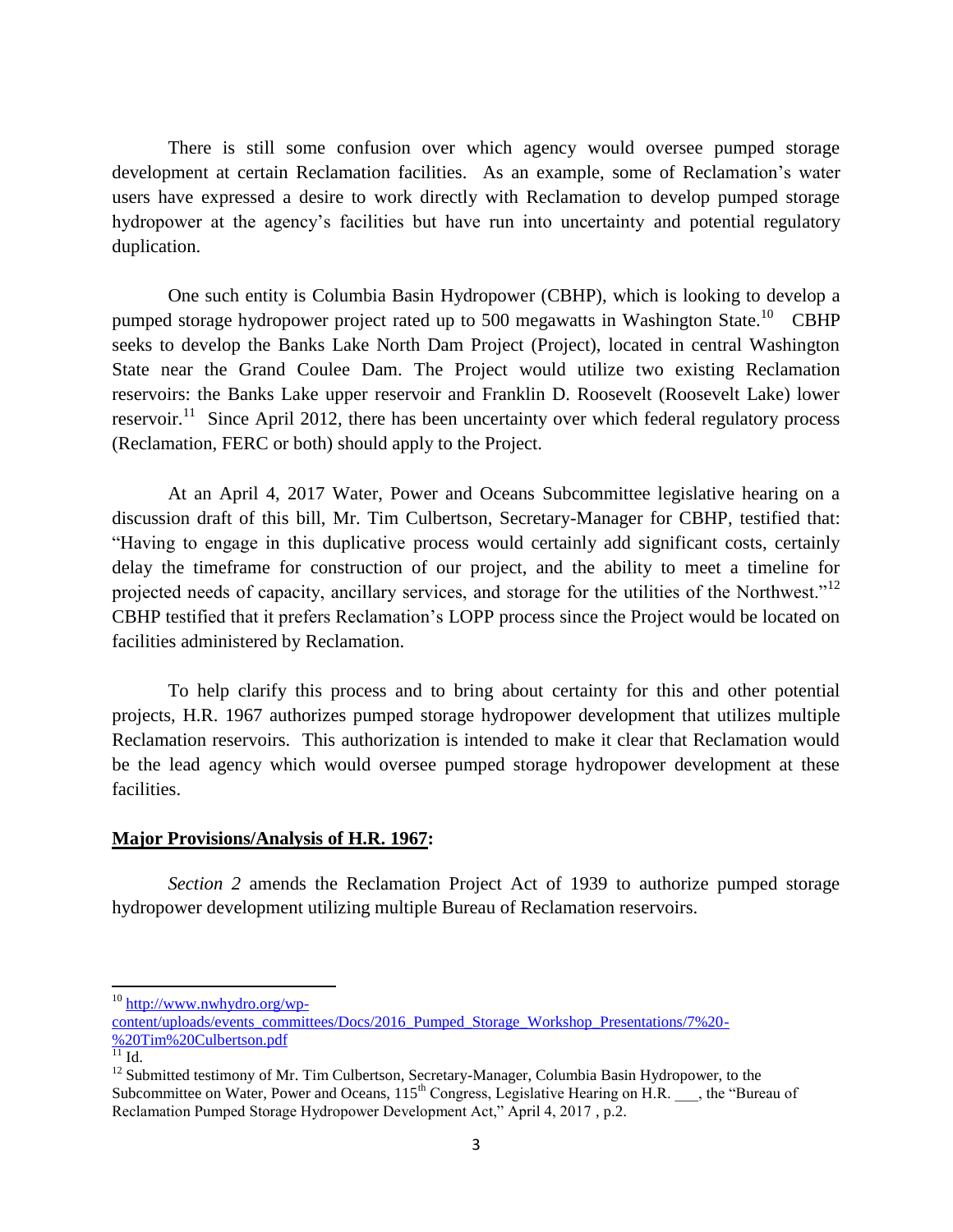# **Cost:**

The Congressional Budget Office has not completed a cost estimate of this bill at this time.

# **Administration Position:**

The Administration testified in support of the bill at an April 4, 2017 Water, Power and Oceans Subcommittee legislative hearing.

# **Anticipated Amendments:**

An amendment may be offered to clarify that the bill's authorization applies *exclusively* (emphasis added) to Reclamation reservoirs.

#### **Effect on Current Law (Ramseyer):**

# **Showing Existing Law As Amended by H.R. 1967 (as introduced)**

*[text to be added highlighted in blue]*

## Reclamation Project Act of 1939 (43 U.S.C. 485h)

# **§485h. New projects; sale of water and electric power; lease of power privileges**

### **(a) Findings of Secretary**

No expenditures for the construction of any new project, new division of a project, or new supplemental works on a project shall be made, nor shall estimates be submitted therefor, by the Secretary until after he has made an investigation thereof and has submitted to the President and to the Congress his report and findings on-

(1) the engineering feasibility of the proposed construction;

(2) the estimated cost of the proposed construction;

(3) the part of the estimated cost which can properly be allocated to irrigation and probably be repaid by the water users;

(4) the part of the estimated cost which can properly be allocated to power and probably be returned to the United States in net power revenues;

(5) the part of the estimated cost which can properly be allocated to municipal water supply or other miscellaneous purposes and probably be returned to the United States.

If the proposed construction is found by the Secretary to have engineering feasibility and if the repayable and returnable allocations to irrigation, power, and municipal water supply or other miscellaneous purposes found by the Secretary to be proper, together with any allocation to flood control or navigation made under subsection (b) of this section, equal the total estimated cost of construction as determined by the Secretary, then the new project, new division of a project, or supplemental works on a project, covered by his findings, shall be deemed authorized and may be undertaken by the Secretary. If all such allocations do not equal said total estimated cost, then said new project, new division, or new supplemental works may be undertaken by the Secretary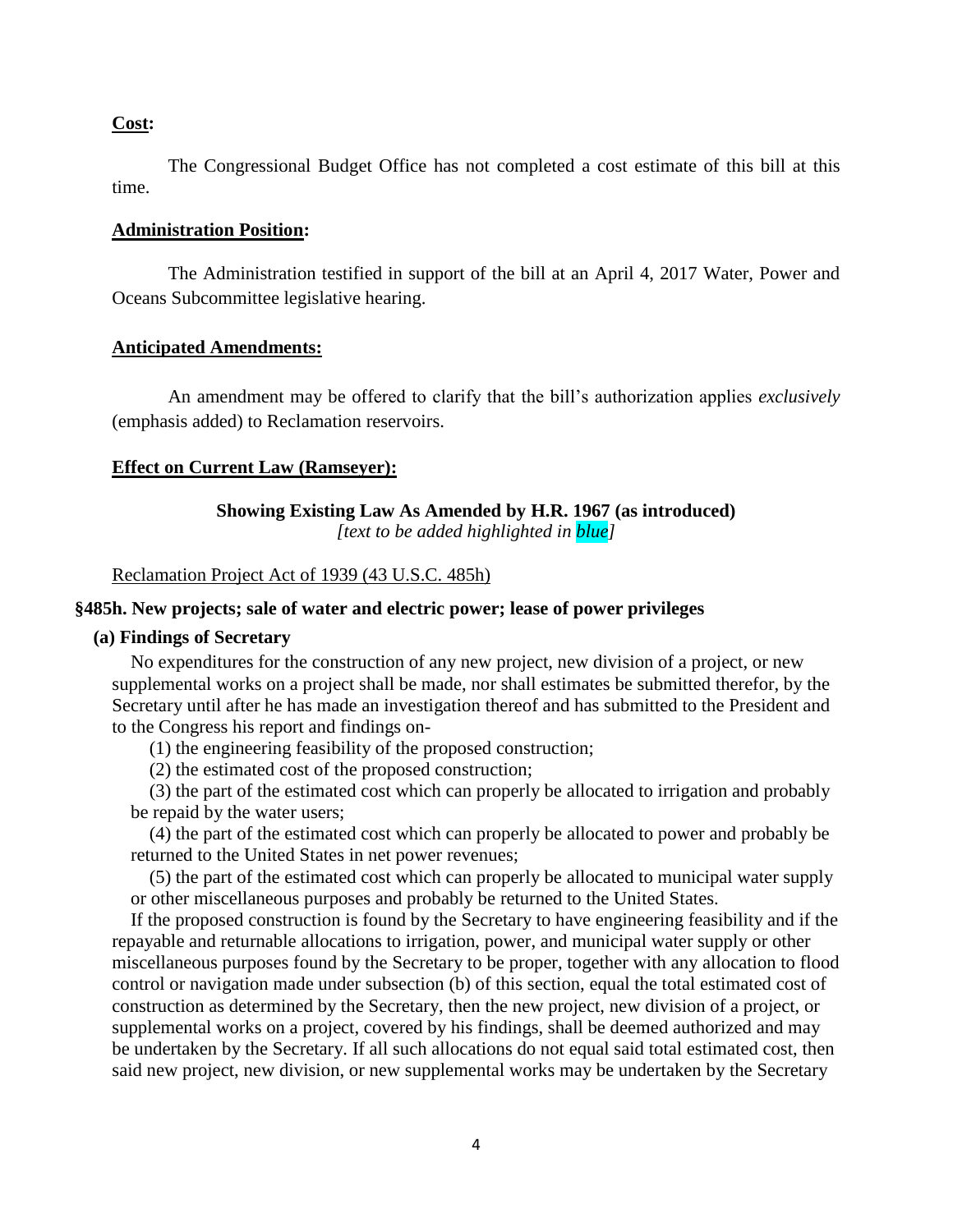only after provision therefor has been made by Act of Congress enacted after the Secretary has submitted to the President and the Congress the report and findings involved.

### **(b) Allocation of part of cost to flood control or navigation**

In connection with any new project, new division of a project, or supplemental works on a project there may be allocated to flood control or navigation the part of said total estimated cost which the Secretary may find to be proper. Items for any such allocations made in connection with projects which may be undertaken pursuant to subsection (a) of this section shall be included in the estimates of appropriations submitted by the Secretary for said projects, and funds for such portions of the projects shall not become available except as directly appropriated or allotted to the Department of the Interior. In connection with the making of such an allocation, the Secretary shall consult with the Chief of Engineers and the Secretary of the Army, and may perform any of the necessary investigations or studies under a cooperative agreement with the Secretary of the Army. In the event of such an allocation the Secretary of the Interior shall operate the project for purposes of flood control or navigation, to the extent justified by said allocation therefor.

### **(c) Furnishing water to municipalities; sale of electric power; lease of power privileges**

(1) The Secretary is authorized to enter into contracts to furnish water for municipal water supply or miscellaneous purposes: *Provided*, That any such contract either (A) shall require repayment to the United States, over a period of not to exceed forty years from the year in which water is first delivered for the use of the contracting party, with interest not exceeding the rate of 3½ per centum per annum if the Secretary determines an interest charge to be proper, of an appropriate share as determined by the Secretary of that part of the construction costs allocated by him to municipal water supply or other miscellaneous purposes; or (B) shall be for such periods, not to exceed forty years, and at such rates as in the Secretary's judgment will produce revenues at least sufficient to cover an appropriate share of the annual operation and maintenance cost and an appropriate share of such fixed charges as the Secretary deems proper, and shall require the payment of said rates each year in advance of delivery of water for said year. Any sale of electric power or lease of power privileges, made by the Secretary in connection with the operation of any project or division of a project, shall be for such periods, not to exceed forty years, and at such rates as in his judgment will produce power revenues at least sufficient to cover an appropriate share of the annual operation and maintenance cost, interest on an appropriate share of the construction investment at not less than 3 per centum per annum, and such other fixed charges as the Secretary deems proper: *Provided further*, That in said sales or leases preference shall be given to municipalities and other public corporations or agencies; and also to cooperatives and other nonprofit organizations financed in whole or in part by loans made pursuant to the Rural Electrification Act of 1936 [7 U.S.C. 901 et seq.]. Nothing in this subsection shall be applicable to provisions in existing contracts, made pursuant to law, for the use of power and miscellaneous revenues of a project for the benefit of users of water from such project. The provisions of this subsection respecting the sales of electric power and leases of power privileges shall be an authorization in addition to and alternative to any authority in existing laws related to particular projects, including small conduit hydropower development and pumped storage hydropower development utilizing multiple Bureau of Reclamation reservoirs. No contract relating to municipal water supply or miscellaneous purposes or to electric power or power privileges shall be made unless, in the judgment of the Secretary, it will not impair the efficiency of the project for irrigation purposes.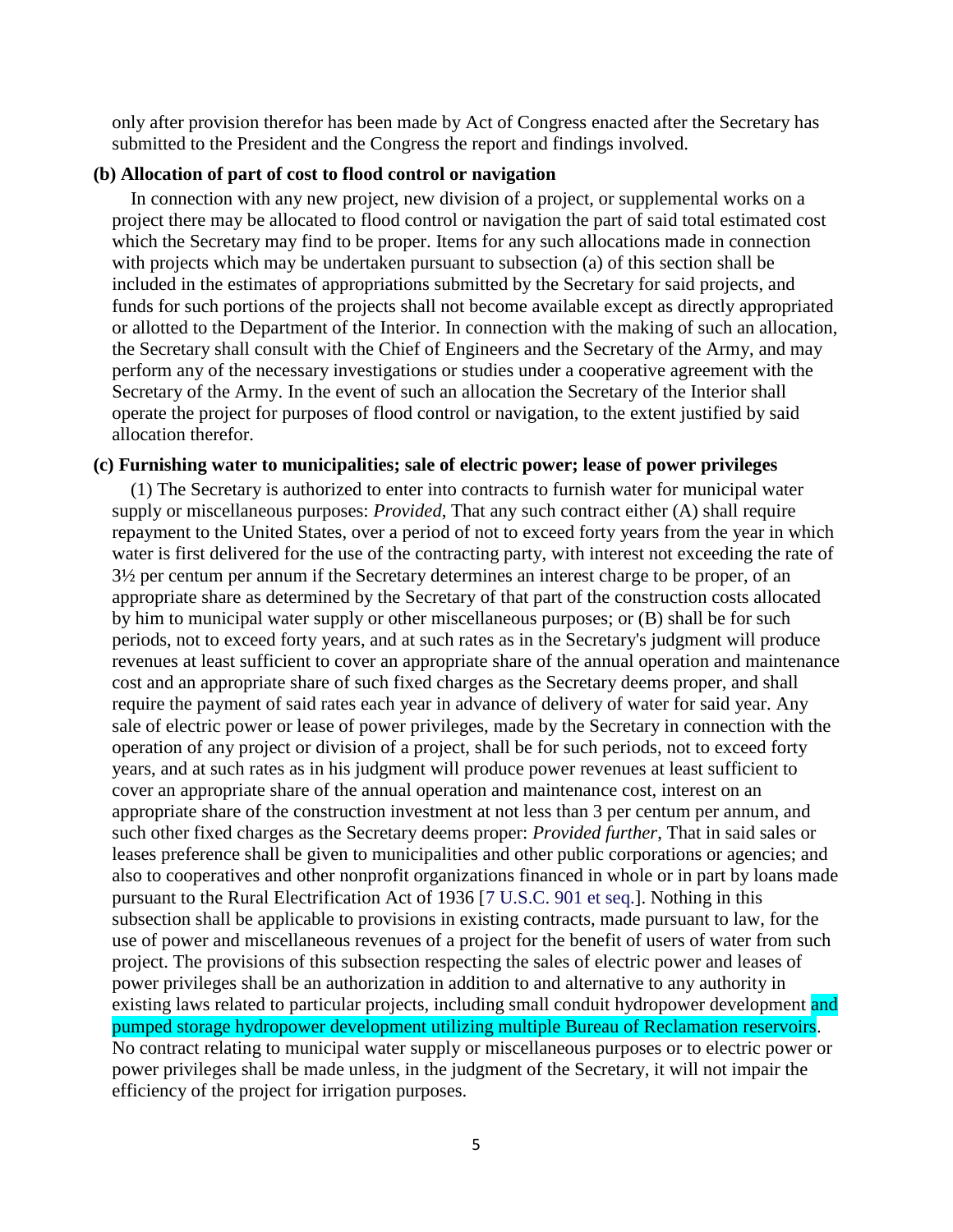(2)(A) When carrying out this subsection, the Secretary shall first offer the lease of power privilege to an irrigation district or water users association operating the applicable transferred conduit, or to the irrigation district or water users association receiving water from the applicable reserved conduit. The Secretary shall determine a reasonable time frame for the irrigation district or water users association to accept or reject a lease of power privilege offer for a small conduit hydropower project.

(B) If the irrigation district or water users association elects not accept  $\frac{1}{a}$  $\frac{1}{a}$  $\frac{1}{a}$  a lease of power privilege offer under subparagraph (A), the Secretary shall offer the lease of power privilege to other parties in accordance with this subsection.

(3) The Bureau of Reclamation shall apply its categorical exclusion process under the National Environmental Policy Act of 1969 (42 U.S.C. 4321 et seq.) to small conduit hydropower development under this subsection, excluding siting of associated transmission facilities on Federal lands.

(4) The Power Resources Office of the Bureau of Reclamation shall be the lead office of small conduit hydropower policy and procedure-setting activities conducted under this subsection.

(5) Nothing in this subsection shall obligate the Western Area Power Administration, the Bonneville Power Administration, or the Southwestern Power Administration to purchase or market any of the power produced by the facilities covered under this subsection and none of the costs associated with production or delivery of such power shall be assigned to project purposes for inclusion in project rates.

(6) Nothing in this subsection shall alter or impede the delivery and management of water by Bureau of Reclamation facilities, as water used for conduit hydropower generation shall be deemed incidental to use of water for the original project purposes. Lease of power privilege shall be made only when, in the judgment of the Secretary, the exercise of the lease will not be incompatible with the purposes of the project or division involved, nor shall it create any unmitigated financial or physical impacts to the project or division involved. The Secretary shall notify and consult with the irrigation district or water users association operating the transferred conduit before offering the lease of power privilege and shall prescribe terms and conditions that will adequately protect the planning, design, construction, operation, maintenance, and other interests of the United States and the project or division involved.

(7) Nothing in this subsection shall alter or affect any existing agreements for the development of conduit hydropower projects or disposition of revenues.

(8) Nothing in this subsection shall alter or affect any existing preliminary permit, license, or exemption issued by the Federal Energy Regulatory Commission under Part I of the Federal Power Act (16 U.S.C. 792 et seq.) or any project for which an application has been filed with the Federal Energy Regulatory Commission as of August 9, 2013.

(9) In this subsection:

(A) Conduit.-The term "conduit" means any Bureau of Reclamation tunnel, canal, pipeline, aqueduct, flume, ditch, or similar manmade water conveyance that is operated for the distribution of water for agricultural, municipal, or industrial consumption and not primarily for the generation of electricity.

(B) Irrigation district.-The term "irrigation district" means any irrigation, water conservation or conservancy, multicounty water conservation or conservancy district, or any separate public entity composed of two or more such districts and jointly exercising powers of its member districts.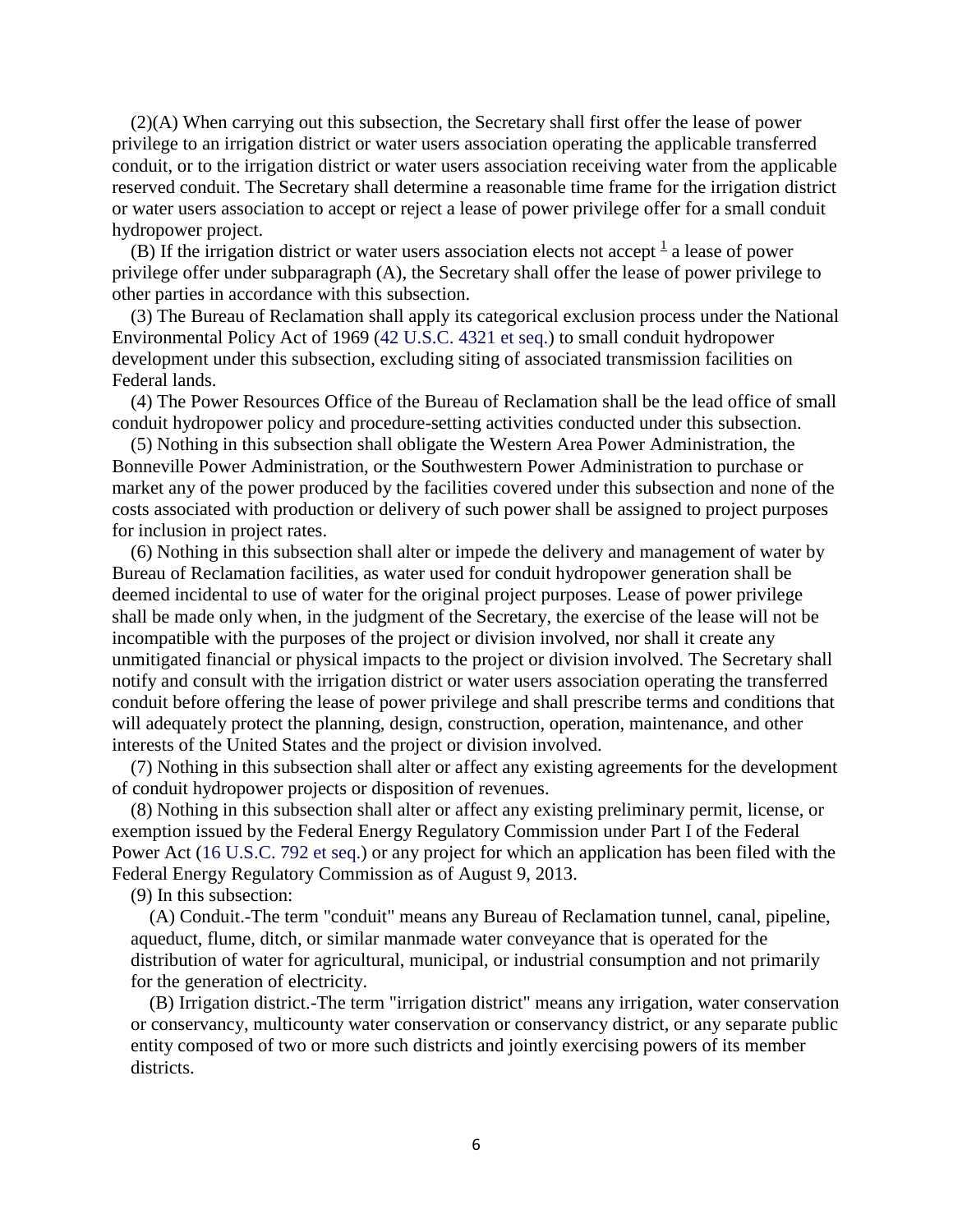(C) Reserved conduit.-The term "reserved conduit" means any conduit that is included in project works the care, operation, and maintenance of which has been reserved by the Secretary, through the Commissioner of the Bureau of Reclamation.

(D) Transferred conduit.-The term "transferred conduit" means any conduit that is included in project works the care, operation, and maintenance of which has been transferred to a legally organized water users association or irrigation district.

(E) Small conduit hydropower.-The term "small conduit hydropower" means a facility capable of producing 5 megawatts or less of electric capacity.

### **(d) Delivery of water for irrigation; repayment contract prerequisites**

No water may be delivered for irrigation of lands in connection with any new project, new division of a project, or supplemental works on a project until an organization, satisfactory in form and powers to the Secretary, has entered into a repayment contract with the United States, in a form satisfactory to the Secretary, providing among other things-

(1) That the Secretary may fix a development period for each irrigation block, if any, of not to exceed ten years from and including the first calendar year in which water is delivered for the lands in said block; and that during the development period water shall be delivered to the lands in the irrigation block involved at a charge per annum per acre-foot, or other charge, to be fixed by the Secretary each year and to be paid in advance of delivery of water: *Provided*, That where the lands included in an irrigation block are for the most part lands owned by the United States, the Secretary, prior to execution of a repayment contract, may fix a development period, but in such case execution of such a contract shall be a condition precedent to delivery of water after the close of the development period: *Provided further*, That when the Secretary, by contract or by notice given thereunder, shall have fixed a development period of less than ten years, and at any time thereafter but before commencement of the repayment period conditions arise which in the judgment of the Secretary would have justified the fixing of a longer period, he may amend such contract or notice to extend such development period to a date not to exceed ten years from its commencement, and in a case where no development period was provided, he may amend such contract within the same limits: *Provided further*, That when the Secretary shall have deferred the payment of all or any part of any installments of construction charges under any repayment contract pursuant to the authority of the Act of September 21, 1959 (73 Stat. 584), he may, at any time prior to the due date prescribed for the first installment not reduced by such deferment, and by agreement with the contracting organization, terminate the supplemental contract by which such deferment was effected, credit the construction payments made, and exercise the authority granted in this section. After the close of the development period, any such charges collected and which the Secretary determines to be in excess of the cost of the operation and maintenance during the development period shall be credited to the construction cost of the project in the manner determined by the Secretary.

(2) That the part of the construction costs allocated by the Secretary to irrigation shall be included in a general repayment obligation of the organization; and that the organization may vary its distribution of construction charges in a manner that takes into account the productivity of the various classes of lands and the benefits accruing to the lands by reason of the construction: *Provided*, That no distribution of construction charges over the lands included in the organization shall in any manner be deemed to relieve the organization or any party or any land therein of the organization's general obligation to the United States.